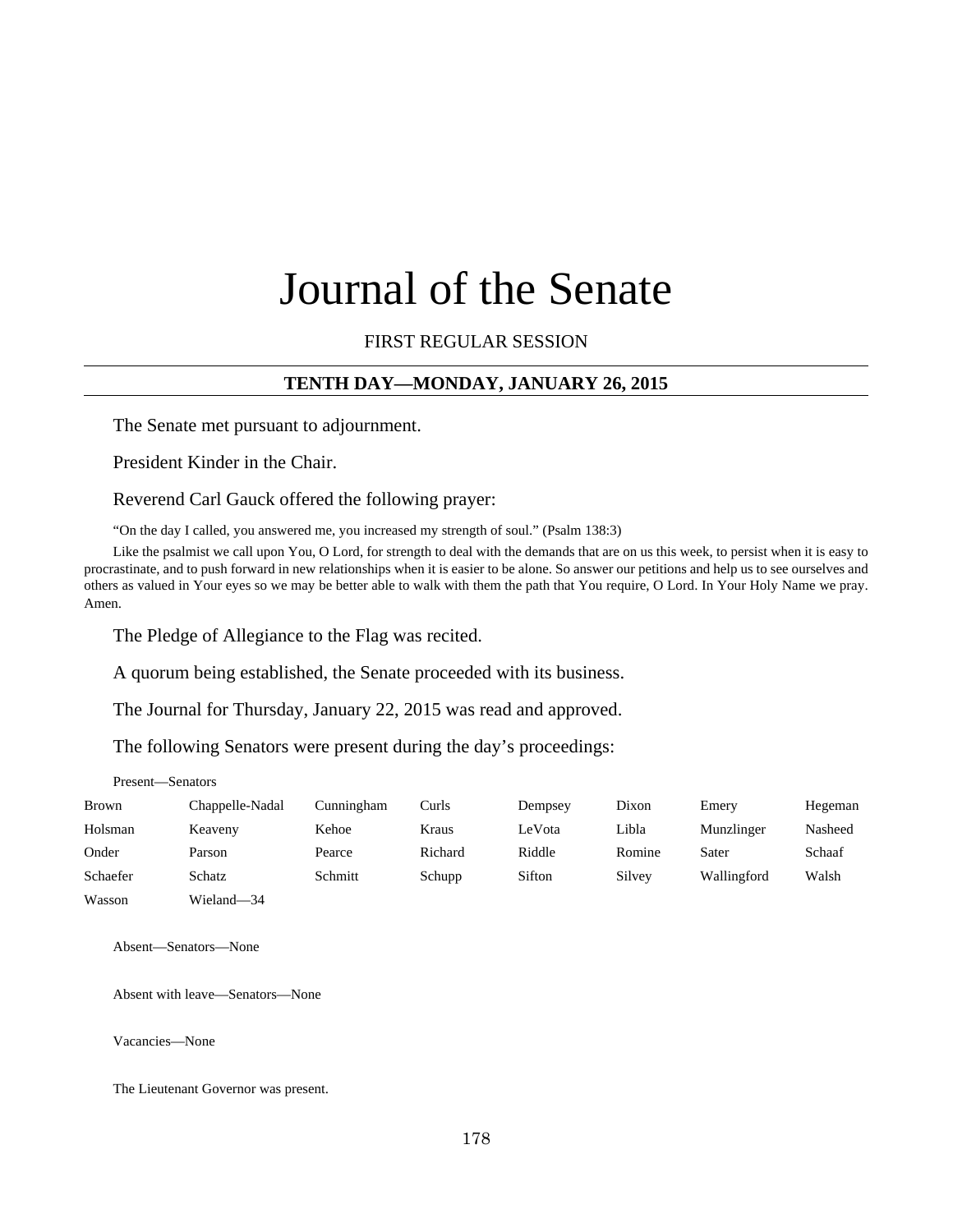#### **RESOLUTIONS**

Senator Hegeman offered Senate Resolution No. 135, regarding Shatto Milk Company, Osborn, which was adopted.

Senator Hegeman offered Senate Resolution No. 136, regarding Maycie Mayfield, Trenton, which was adopted.

Senator Hegeman offered Senate Resolution No. 137, regarding Maddie Enright, Princeton, which was adopted.

Senator Hegeman offered Senate Resolution No. 138, regarding Elizabeth Miller, Princeton, which was adopted.

Senator Hegeman offered Senate Resolution No. 139, regarding Joshua Schoonover, Princeton, which was adopted.

Senator Sifton offered Senate Resolution No. 140, regarding J W Fuller Construction, LLC, Brentwood, which was adopted.

Senator Sifton offered Senate Resolution No. 141, regarding David Joseph Mueller, Saint Louis, which was adopted.

Senator Wallingford offered Senate Resolution No. 142, regarding Major Custom Cable, Incorporated, Jackson, which was adopted.

Senator Kehoe offered Senate Resolution No. 143, regarding STI Technology Solutions, Inc., Jefferson City, which was adopted.

Senator Kehoe offered Senate Resolution No. 144, regarding Barb Crowder, Eldon, which was adopted.

Senator Kehoe offered Senate Resolution No. 145, regarding Randy E. Manville, Flower Mount, Texas, which was adopted.

Senator Onder offered Senate Resolution No. 146, regarding Drake Arthur Kamp, Augusta, which was adopted.

Senator Emery offered Senate Resolution No. 147, regarding Downtown Peculiar Arts and Culture District, which was adopted.

Senator Sater offered Senate Resolution No. 148, regarding Dona Lewis, Hurley, which was adopted.

Senator Sater offered Senate Resolution No. 149, regarding Henry Grider, Aurora, which was adopted.

Senator Wallingford offered Senate Resolution No. 150, regarding Annie Laurie's Antiques, LLC, Cape Girardeau, which was adopted.

Senator Wallingford offered Senate Resolution No. 151, regarding Paula Myers, which was adopted.

Senator Wallingford offered Senate Resolution No. 152, regarding Jay B. Knudtson, Cape Girardeau, which was adopted.

Senator Schaefer offered Senate Resolution No. 153, regarding Logan Matthew Rodgers, Columbia,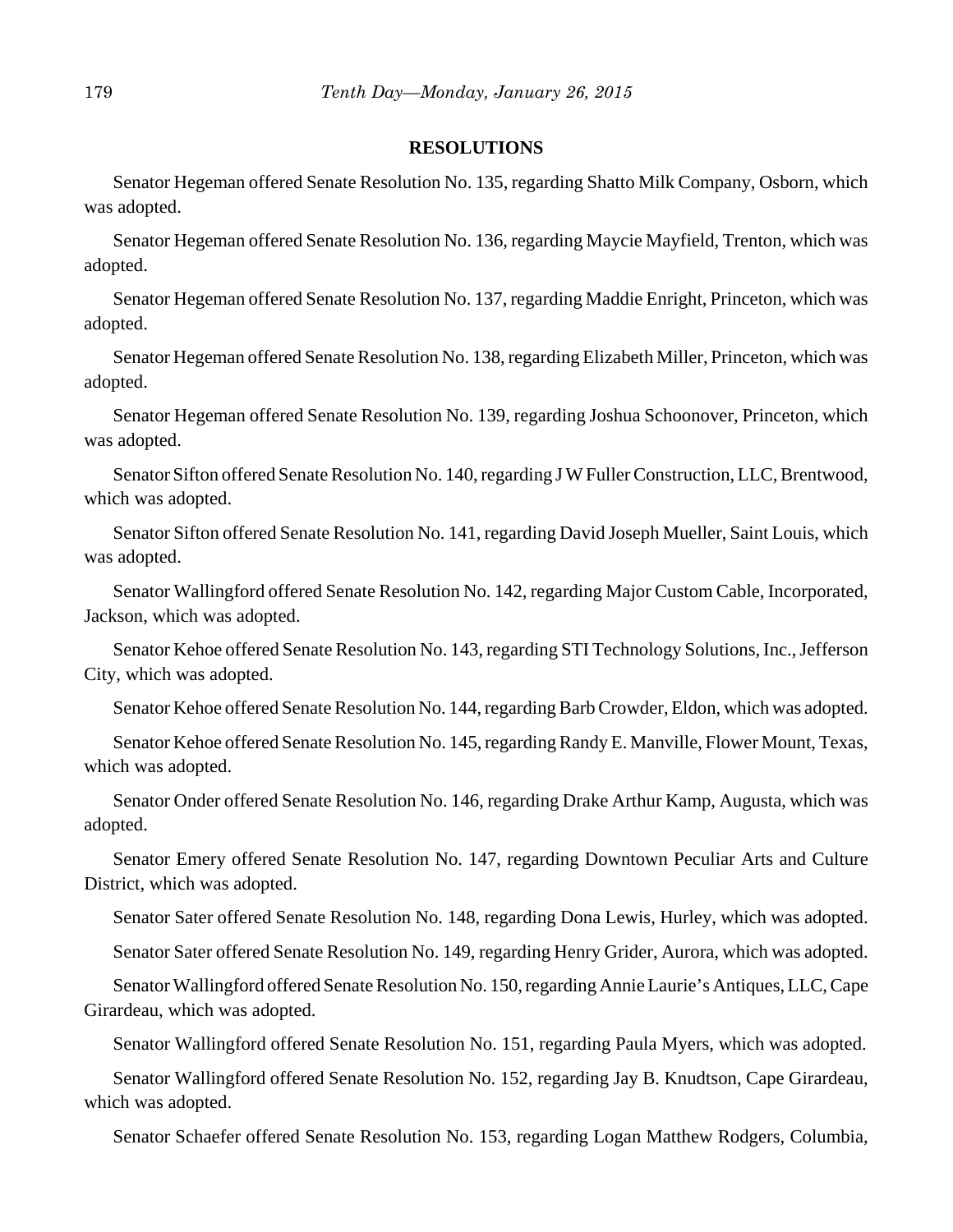which was adopted.

Senator Schaefer offered Senate Resolution No. 154, regarding Logan Ryan Garton, Columbia, which was adopted.

Senator Schaefer offered Senate Resolution No. 155, regarding Andrew Thomas Cunningham, Columbia, which was adopted.

Senator Schaefer offered Senate Resolution No. 156, regarding Weaver Manufacturing, Incorporated, Columbia, which was adopted.

Senator Schmitt offered Senate Resolution No. 157, regarding Mercury Communications, Incorporated, Fenton, which was adopted.

Senator Schmitt offered Senate Resolution No. 158, regarding Ellen O'Brien, which was adopted.

Senator Schmitt offered Senate Resolution No. 159, regarding James Gura, which was adopted.

Senator Schmitt offered Senate Resolution No. 160, regarding Joseph T. Walsh, which was adopted.

Senator Schmitt offered Senate Resolution No. 161, regarding Scott Mosby, which was adopted.

Senator Sater offered Senate Resolution No. 162, regarding Branson Travel Office, which was adopted.

Senator Sater offered Senate Resolution No. 163, regarding the Ninety-second Birthday of Hazel Murray, Crane, which was adopted.

Senator Sater offered Senate Resolution No. 164, regarding the Ninety-fifth Birthday of Georgia Washam, Miller, which was adopted.

Senator Sater offered Senate Resolution No. 165, regarding the Clifford Thornton Family, which was adopted.

Senator Sifton offered Senate Resolution No. 166, regarding Douglas "Doug" Kullman, St. Louis, which was adopted.

Senator Kraus offered Senate Resolution No. 167, regarding Dylan Ray Gunderson, Grain Valley, which was adopted.

Senator Kraus offered Senate Resolution No. 168, regarding John Ryan Cross, Oak Grove, which was adopted.

Senator Dixon offered Senate Resolution No. 169, regarding Amanda Morrison, Springfield, which was adopted.

Senator Brown offered Senate Resolution No. 170, regarding Albion Seth "Al" Hayman, Salem, which was adopted.

Senator Hegeman offered Senate Resolution No. 171, regarding the One Hundredth Birthday of Ruth Allen, Burlington Junction, which was adopted.

Senator Kehoe offered the following resolution: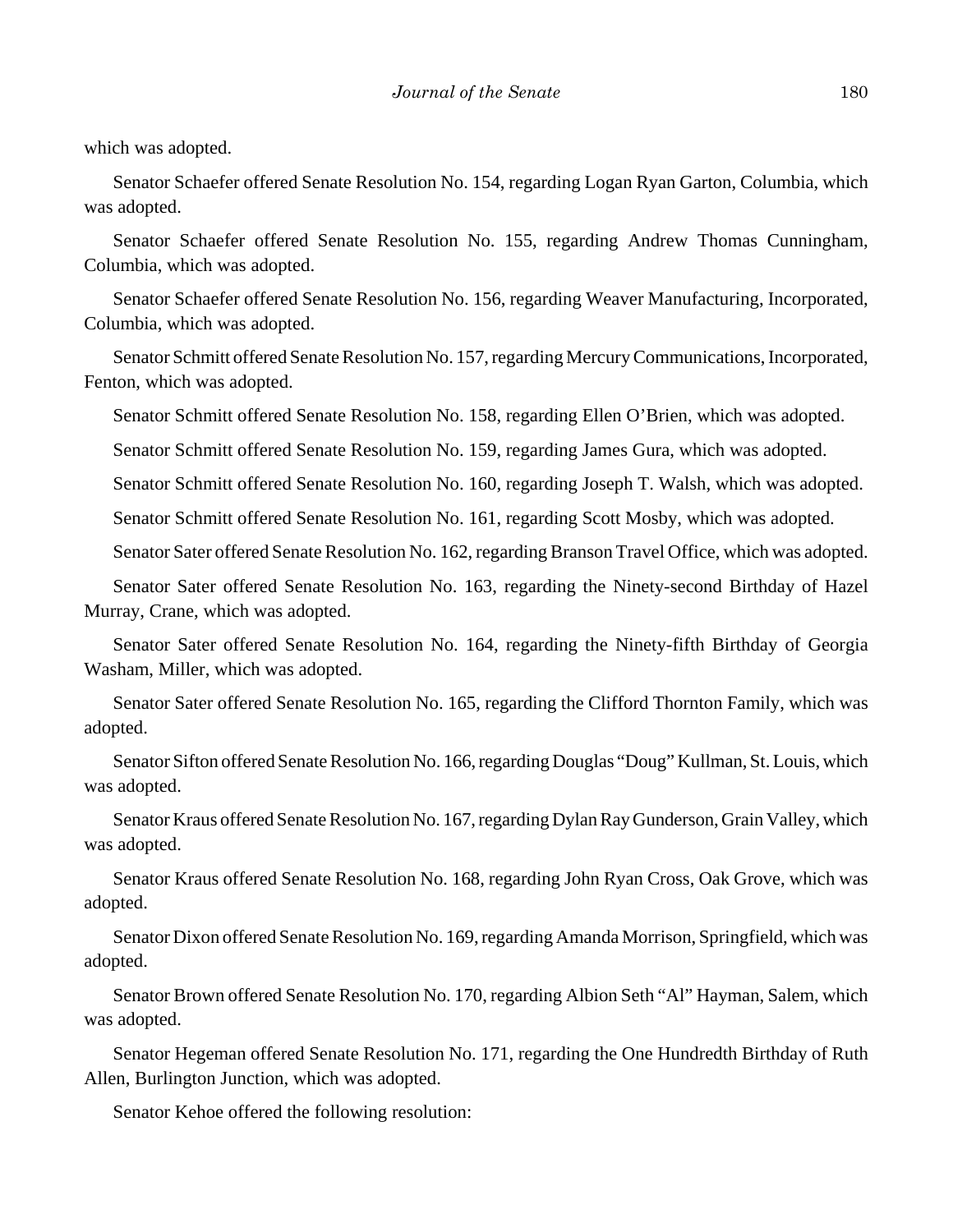#### SENATE RESOLUTION NO. 172

WHEREAS, the Missouri Senate recognizes the importance of empowering citizens to actively participate in the democratic process; and

WHEREAS, the Senate has a long tradition of rendering assistance to those organizations which sponsor projects in the interest of good citizenship; and

WHEREAS, the Missouri Catholic Conference has as its purposes to promote the material and spiritual well being of all the people of the state of Missouri and to participate in the democratic process of government:

NOW, THEREFORE, BE IT RESOLVED by the members of the Missouri Senate, Ninety-eighth General Assembly, that the Missouri Catholic Conference be hereby granted permission to use the Senate Chamber and the Senate Hearing Rooms from 7:00 a.m. to 5:00 p.m. on Saturday, October 3, 2015, for the purpose of a citizens assembly and workshops.

Senator Kehoe requested unanimous consent of the Senate that the rules be suspended for the purpose of taking **SR 172** up for adoption, which request was granted.

On motion of Senator Kehoe, **SR 172** was adopted.

Senator Holsman offered Senate Resolution No. 173, regarding Paul Mesner, Kansas City, which was adopted.

Senator LeVota offered Senate Resolution No. 174, regarding Shirley Baker, which was adopted.

Senator LeVota offered Senate Resolution No. 175, regarding Katharine Moseley, Independence, which was adopted.

#### **CONCURRENT RESOLUTIONS**

#### Senator Schmitt offered the following concurrent resolution:

#### SENATE CONCURRENT RESOLUTION NO. 11

Whereas, a college education provides students with a significant advantage in achieving the American dream; and

Whereas, individuals with higher levels of education regularly benefit from lower unemployment, better jobs, increased chances for career advancement, and higher earning potential; and

Whereas, college graduates age 25 and over earn nearly twice as much as workers who stopped with a high school diploma; and

Whereas, the median earnings gap of graduates of a four-year college versus high school graduates has been increasing since the 1970's and continues to increase; and

Whereas, the pathway to a better life goes directly through college, but only if college is affordable for the student and the family; and Whereas, the cost of a college education has increased twelve-fold over the last thirty years; and

Whereas, in 2012 63% of students graduating from a four-year institution in Missouri had student loan debt; and

Whereas, the average student loan debt for students graduating from a four-year institution in Missouri in 2012 was over \$24,000; and

Whereas, nearly 99,000 Missourians are currently making student loan payments; and

Whereas, 12.6% of students default on their student loan payments; and

Whereas, individuals who are not making student loan payments will be more active participants in a free-market economy; and

Whereas, 529 plans are a powerful investment tool for families and individuals to save funds for their children's future education expenses; and

Whereas, 529 plans are used as the "Pathway to College" for individuals who could not otherwise attend college; and

Whereas, 529 plans are readily available to any Missouri citizen; and

Whereas, minimum contributions can be as little as \$10, making it accessible for any person to save a little at a time, which will add up significantly once the student enters college; and

Whereas, by saving for college through a 529 plan, families can reduce their reliance on student loans, earn interest instead of paying interest and help their student leave college debt-free; and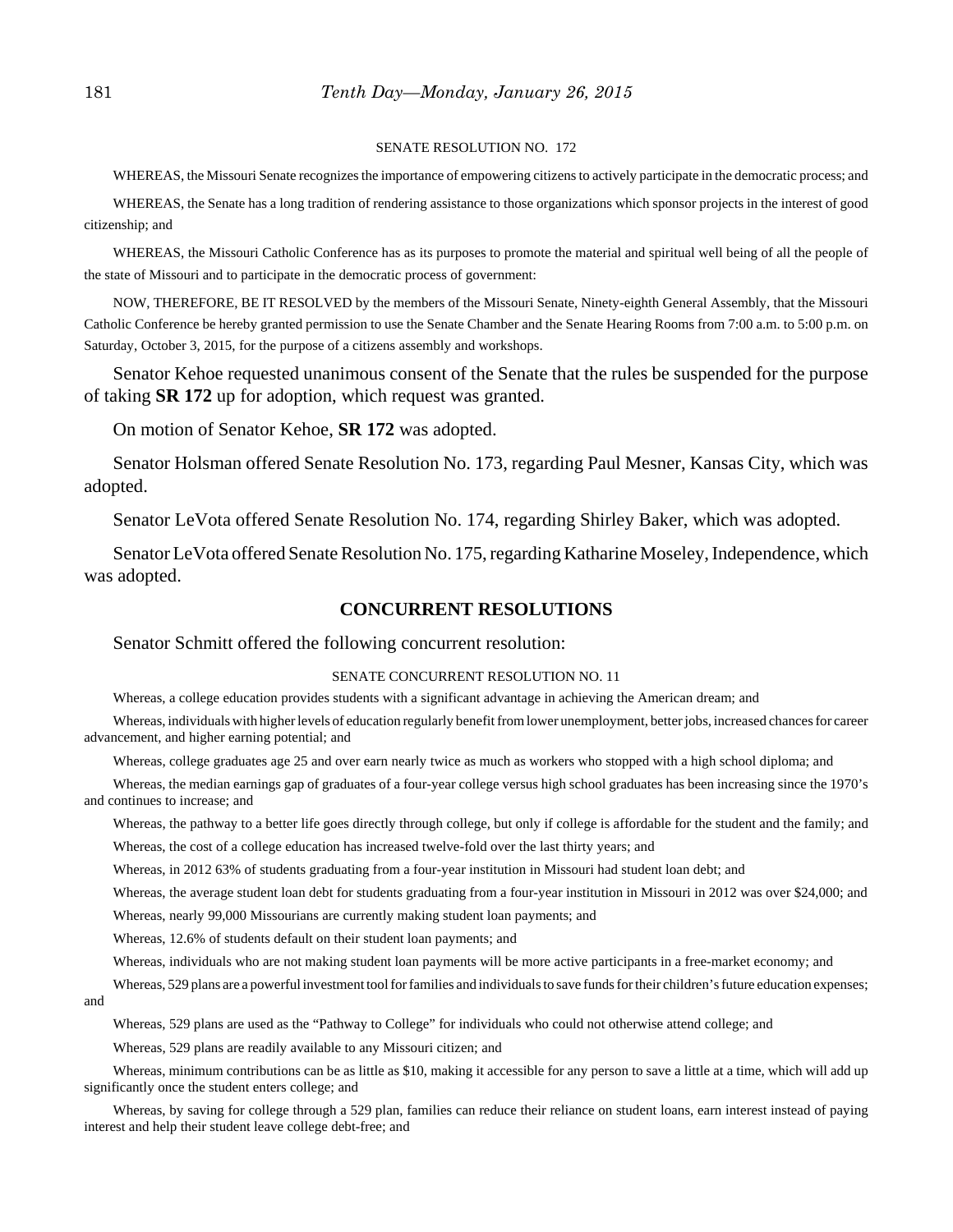Whereas, 529 plans can be used at almost any college or university in the country, giving every student the opportunity to attend the school that fits their needs; and

Whereas, 529 plans are an attractive investment tool because the funds invested grow deferred from federal and state taxation; and

Whereas, families which save with 529 plans can save an average of \$15,000 more over a 18-year period than if they were to save through a taxable account; and

Whereas, the number of 529 plans accounts have increased by over 700% since 2001, when qualified distributions became tax-free; and

Whereas, the President of the United States has proposed a budget which would tax earnings accrued from a 529 plan, thus hindering students' chances of fulfilling the American dream:

Now, Therefore, Be It Resolved that the members of the Missouri Senate, Ninety-eighth General Assembly, First Regular Session, the House of Representatives concurring therein, hereby urge the United States Congress to not remove the tax-deferred treatment of 529 college savings plans; and

Be It Further Resolved that the Secretary of the Senate be instructed to prepare a properly inscribed copy of this resolution for each member of Missouri's Congressional delegation.

#### **INTRODUCTION OF BILLS**

The following Bills and Joint Resolution were read the 1st time and ordered printed:

**SB 300**–By Silvey.

An Act to repeal sections 86.1270 and 86.1630, RSMo, and to enact in lieu thereof two new sections relating to the election by nonspouse beneficiaries to rollover eligible distributions.

#### **SB 301**–By Silvey.

An Act to repeal 191.411, 191.1056, 197.305, 197.310, 197.315, 197.330, 208.010, 208.080, 208.151, 208.647, 208.650, 208.655, 208.657, 208.658, 208.659, 208.670, 208.950, 208.952, 208.955, 208.975, 208.985, 208.990, and 208.991, RSMo, and to enact in lieu thereof thirty-three new sections relating to public assistance, with penalty provisions.

#### **SB 302**–By Riddle.

An Act to amend chapter 188, RSMo, by adding thereto one new section relating to out of state abortion referrals.

#### **SB 303**–By Keaveny.

An Act to amend chapter 491, RSMo, by adding thereto one new section relating to eyewitness identification procedures, with an effective date.

#### **SB 304**–By Keaveny.

An Act to repeal section 590.700 as enacted by senate bill no. 491, ninety-seventh general assembly, second regular session, and to enact in lieu thereof one new section relating to custodial interrogations.

#### **SB 305**–By Onder.

An Act to repeal section 153.030, RSMo, and to enact in lieu thereof one new section relating to property taxation of telephone companies.

#### **SB 306**–By Onder.

An Act to amend chapter 188, RSMo, by adding thereto six new sections relating to regulation of economic incentives.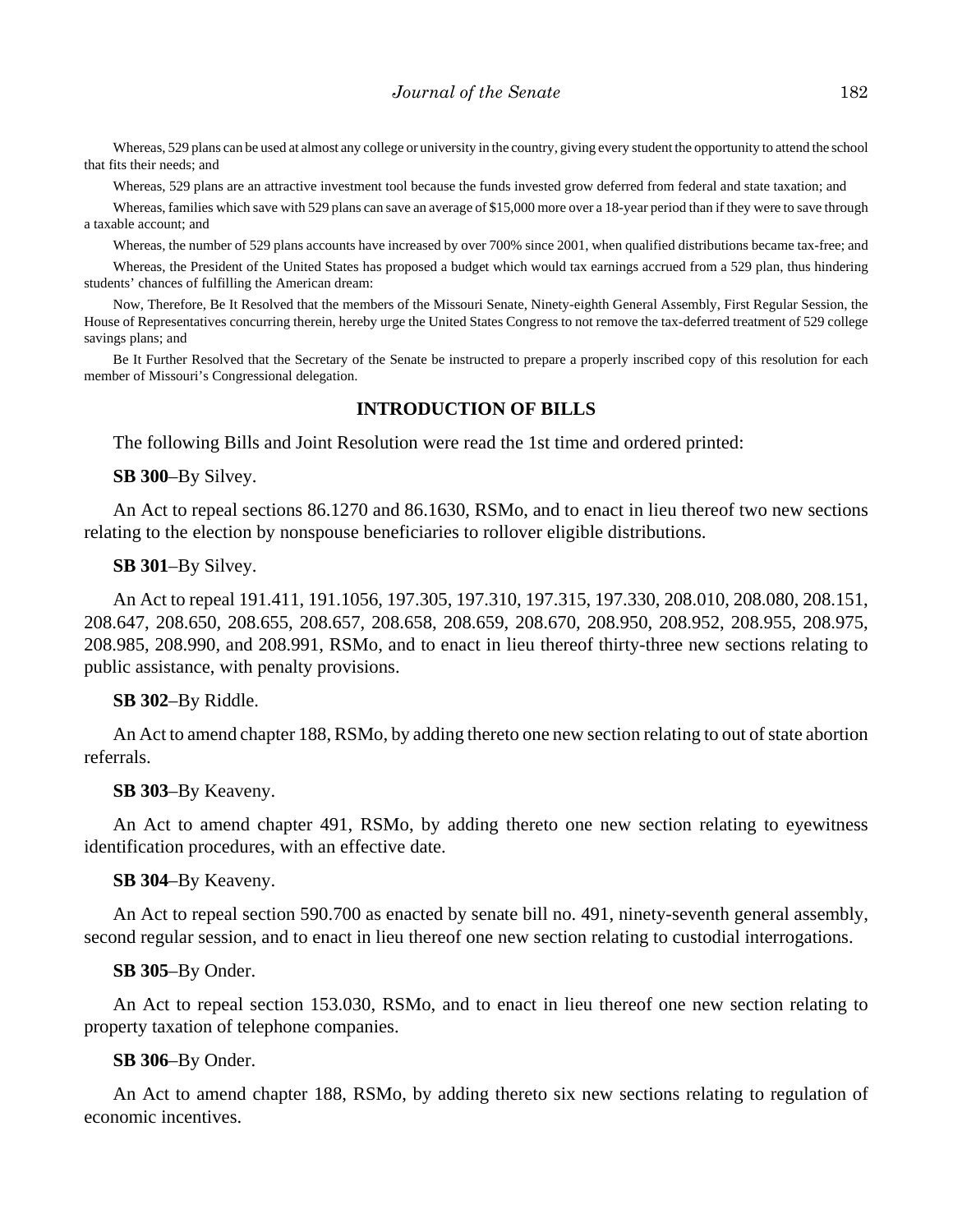**SB 307**–By Curls.

An Act to repeal section 610.140, RSMo, and to enact in lieu thereof one new section relating to expungement of records.

**SB 308**–By Curls.

An Act to repeal section 67.399, RSMo, and to enact in lieu thereof one new section relating to Kansas City housing ordinances.

# **SB 309**–By Curls.

An Act to repeal section 535.300, RSMo, and to enact in lieu thereof one new section relating to security deposits held by landlords.

## **SB 310**–By Emery.

An Act to amend chapter 393, RSMo, by adding thereto one new section relating to cost recovery for electrical corporations.

## **SB 311**–By Emery.

An Act to amend chapter 173, RSMo, by adding thereto one new section relating to religious student groups at public institutions of higher education.

**SB 312**–By Schmitt.

An Act to amend chapter 311, RSMo, by adding thereto one new section relating to persons licensed to sell intoxicating liquor in the original package at retail.

# **SB 313**–By Wallingford.

An Act to repeal sections 195.070 and 334.104, RSMo, and to enact in lieu thereof two new sections relating to controlled substances prescribed by advanced practice registered nurses.

# **SB 314**–By Wallingford.

An Act to amend chapter 137, RSMo, by adding thereto one new section relating to property taxation of short term rental merchandise.

# **SB 315**–By Dixon.

An Act to repeal section 162.481, RSMo, and to enact in lieu thereof one new section relating to urban school districts.

#### **SB 316**–By Brown.

An Act to repeal section 376.1235, RSMo, and to enact in lieu thereof one new section relating to insurance coverage for occupational therapy services.

# **SB 317**–By Brown.

An Act to authorize the conveyance by the governor of property owned by the state of Missouri to the state highways and transportation commission.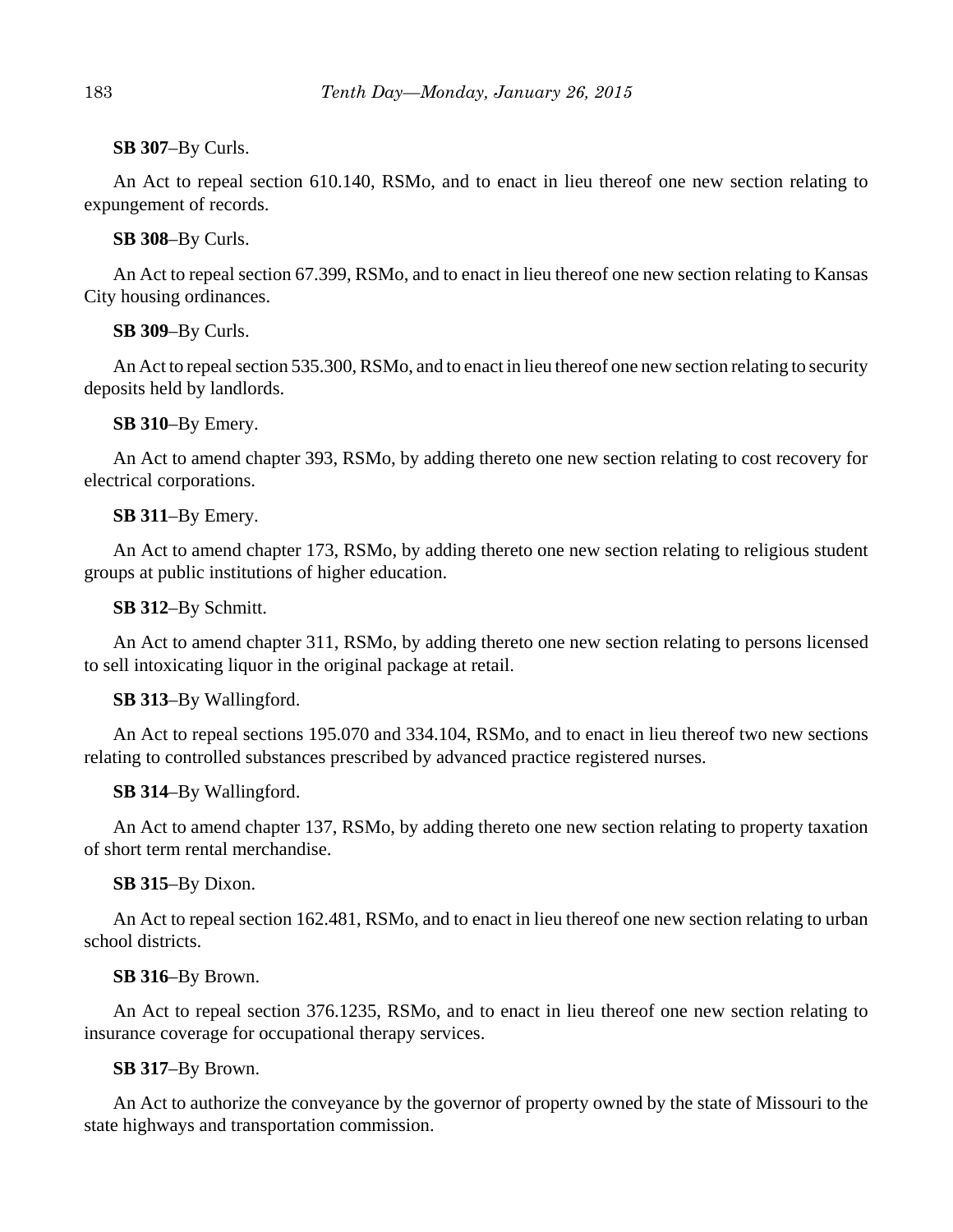**SB 318**–By Cunningham and Libla.

An Act to amend chapter 227, RSMo, by adding thereto one new section relating to the designation of a highway.

**SB 319**–By Schaaf.

An Act to repeal section 67.657, RSMo, and to enact in lieu thereof one new section relating to extension of existing bonds.

**SJR 12**–By Onder.

Joint Resolution submitting to the qualified voters of Missouri, an amendment to article I of the Constitution of Missouri, by adding thereto one new section relating to parental rights.

## **SENATE BILLS FOR PERFECTION**

Senator Munzlinger moved that **SB 12**, with **SCS**, be taken up for perfection, which motion prevailed.

**SCS** for **SB 12**, entitled:

# SENATE COMMITTEE SUBSTITUTE FOR SENATE BILL NO. 12

An Act to repeal sections 275.352, 277.040, 281.065, 304.180, 442.571, and 537.325, RSMo, and to enact in lieu thereof thirteen new sections relating to agriculture.

Was taken up.

Senator Munzlinger moved that **SCS** for **SB 12** be adopted.

Senator Munzlinger offered **SS** for **SCS** for **SB 12**, entitled:

# SENATE SUBSTITUTE FOR SENATE COMMITTEE SUBSTITUTE FOR SENATE BILL NO. 12

An Act to repeal sections 262.900, 275.352, 277.040, 281.065, 304.180, 442.571, and 537.325, RSMo, and to enact in lieu thereof fourteen new sections relating to agriculture.

Senator Munzlinger moved that **SS** for **SCS** for **SB 12** be adopted.

Senator Pearce assumed the Chair.

Senator Schmitt offered **SA 1**:

#### SENATE AMENDMENT NO. 1

Amend Senate Substitute for Senate Committee Substitute for Senate Bill No. 12, Page 30, Section 414.300, Line 9 of said page, by striking the following: "renewable fuels and" and further amend line 10 of said page, by inserting immediately after the word "pumps" the following: "**dispensing motor fuel containing greater than ten percent ethanol**".

Senator Schmitt moved that the above amendment be adopted, which motion prevailed.

Senator Nasheed offered **SA 2**: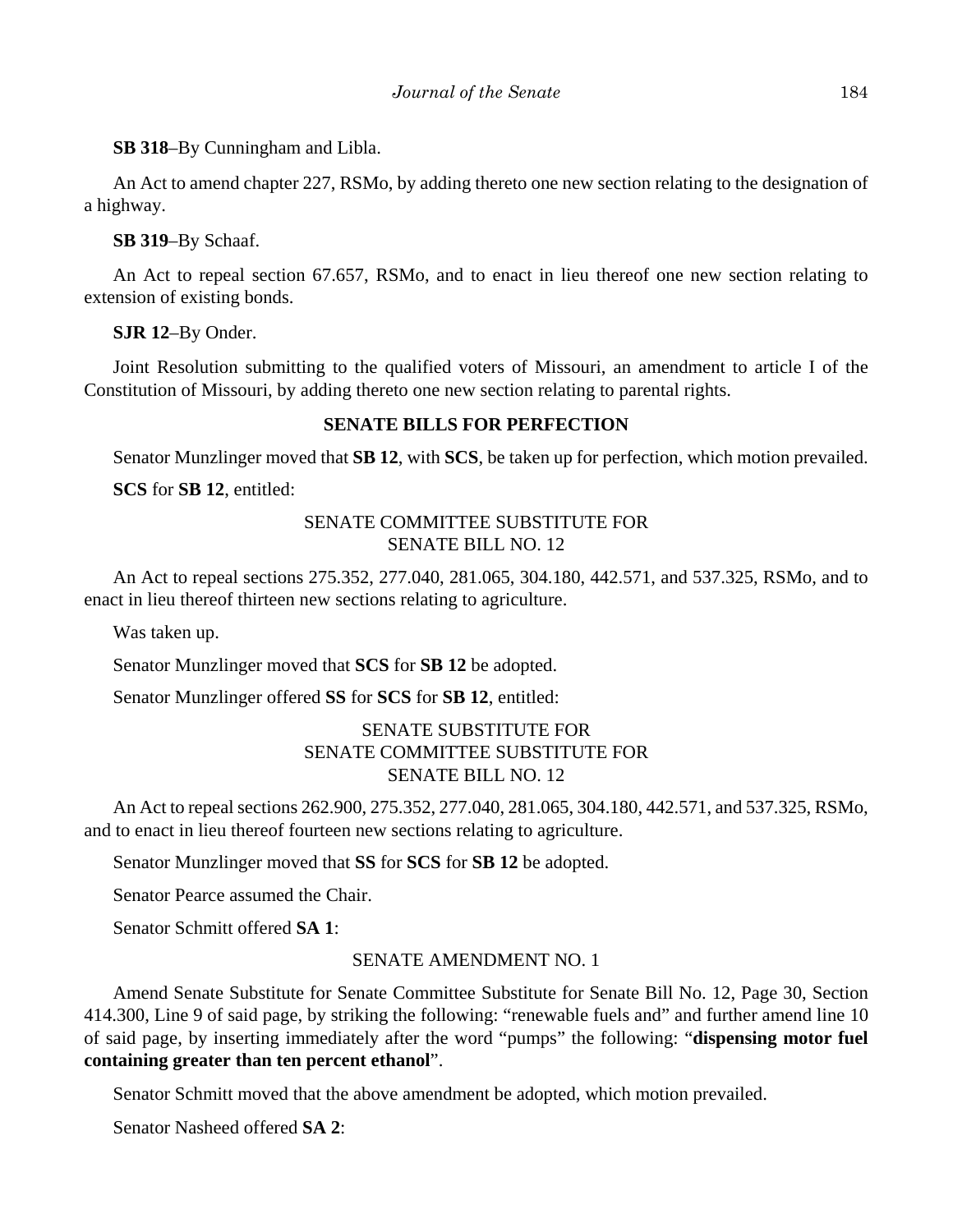#### SENATE AMENDMENT NO. 2

Amend Senate Substitute for Senate Committee Substitute for Senate Bill No. 12, Page 1, Section A, Line 6, by inserting immediately after all of said line the following:

"**196.1150. 1. Beginning September 1, 2017, all meat and fish produced in this state that is genetically modified and sold in this state for human consumption shall bear on its label a statement indicating that it is genetically modified.**

**2. For the purposes of this section, "genetically modified" shall mean any animal or fish whose genetic structure has been altered at the molecular level by means that are not possible under natural conditions or processes, including recombinant DNA and RNA techniques, cell fusion, gene deletion or doubling, introduction of exogenous genetic material, alteration of the position of a gene, or similar procedure. The progeny of a genetically modified animal or fish shall be considered genetically modified.**

**3. Violations of this section shall be a class C misdemeanor. Each transaction shall be considered a separate violation.**

**4. The penalty in this section shall not apply to animals or fish that have been raised without the knowing and intentional use of genetic modification. Animals or fish shall be deemed to comply with this section if the person otherwise responsible for complying with the requirements of this section obtains from whoever sold the animals or fish a sworn statement that the animals or fish have not been knowingly or intentionally genetically modified.**

**5. The department of agriculture may promulgate rules to implement the provisions of this section. Any rule or portion of a rule, as that term is defined in section 536.010 that is created under the authority delegated in this section shall become effective only if it complies with and is subject to all of the provisions of chapter 536, and, if applicable, section 536.028. This section and chapter 536 are nonseverable and if any of the powers vested with the general assembly pursuant to chapter 536, to review, to delay the effective date, or to disapprove and annul a rule are subsequently held unconstitutional, then the grant of rulemaking authority and any rule proposed or adopted after August 28, 2015, shall be invalid and void.**"; and

Further amend the title and enacting clause accordingly.

Senator Nasheed moved that the above amendment be adopted, which motion failed.

Senator Munzlinger moved that **SS** for **SCS** for **SB 12**, as amended, be adopted, which motion prevailed.

On motion of Senator Munzlinger, **SS** for **SCS** for **SB 12**, as amended, was declared perfected and ordered printed.

#### **MESSAGES FROM THE GOVERNOR**

The following messages were received from the Governor, reading of which was waived:

GOVERNOR OF MISSOURI JEFFERSON CITY 65102

January 26, 2015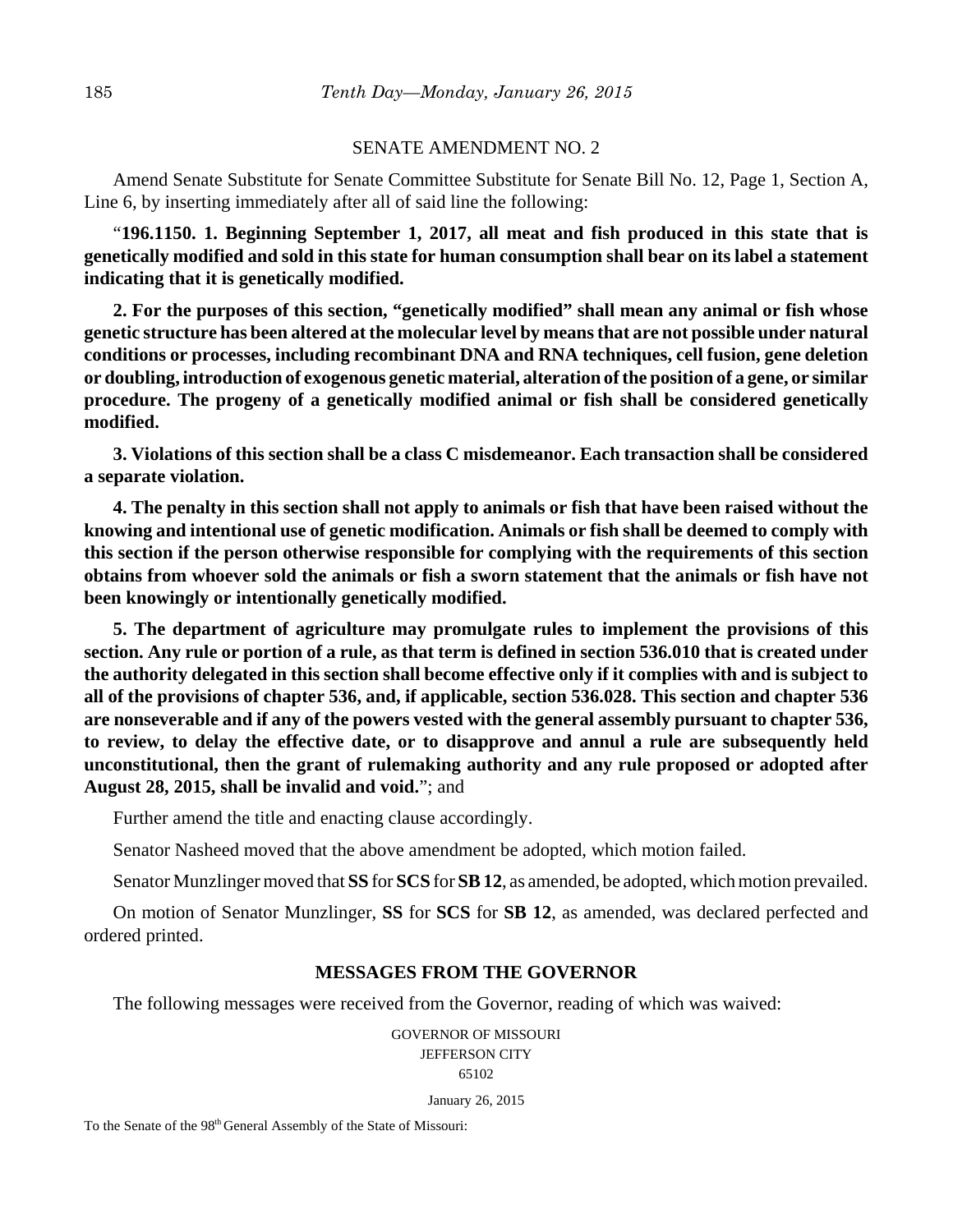The following addendum should be made to the appointment of Larry D. Hale as a member of the Missouri Gaming Commission, submitted to you on January 7, 2015. Line 4 should be amended to read:

term expired.

Respectfully submitted, Jeremiah W. (Jay) Nixon Governor

Also,

#### GOVERNOR OF MISSOURI JEFFERSON CITY 65102

January 26, 2015

To the Senate of the 98th General Assembly of the State of Missouri:

The following addendum should be made to the appointment of Brian Jamison as a member of the Missouri Gaming Commission, submitted to you on January 7, 2015. Line 4 should be amended to read:

Merritt, term expired.

Respectfully submitted, Jeremiah W. (Jay) Nixon Governor

President Pro Tem Dempsey referred the above addendums to the Committee on Gubernatorial Appointments.

#### **COMMUNICATIONS**

President Pro Tem Dempsey submitted the following:

January 22, 2015

The Honorable Tom Dempsey Missouri Senate, President Pro Tem State Capitol, Room 326 Jefferson City, MO 65101

Mr. President:

Please consider this letter to be my resignation from the Joint Committee on Administrative Rules.

Thank you for your time and consideration of this matter.

Respectfully,

Bob Dixon State Senator 30th District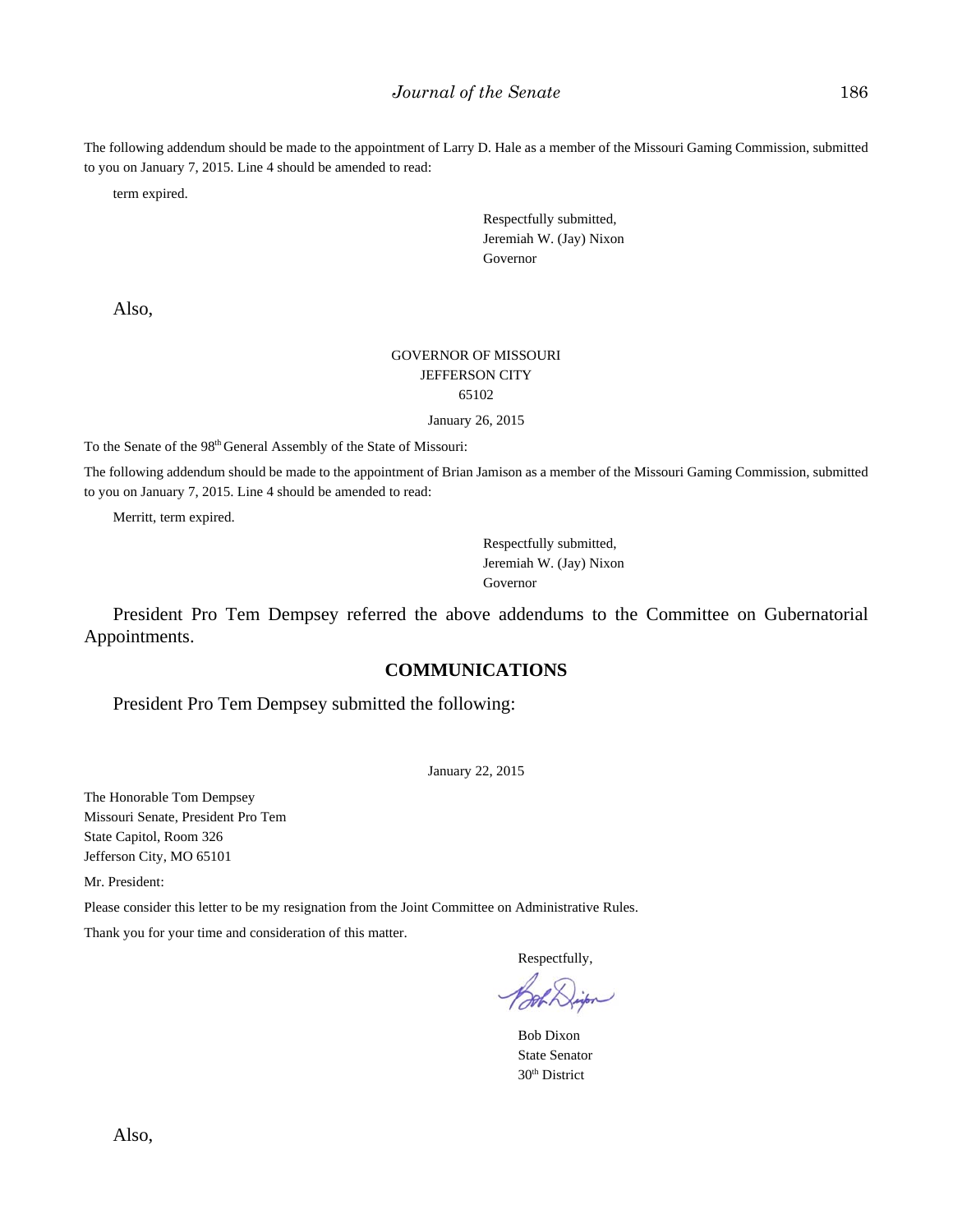January 26, 2015

Ms. Adriane Crouse Secretary of the Senate State Capitol Building Jefferson City, MO 65101

Dear Ms. Crouse,

Please be advised that I am appointing Senators Jill Schupp and Jeanie Riddle to the Missouri Children's Services Commission.

Please don't hesitate to contact my office if you have any questions.

Sincerely,

Tom Demps

Tom Dempsey President Pro Tempore

## **INTRODUCTIONS OF GUESTS**

On behalf of Senator Cunningham and himself, Senator Libla introduced to the Senate, Billy and Nancy Yates and their son, Grayson, Nashville, Tennessee; and Bill and Norma Yates, Doniphan.

On motion of Senator Richard, the Senate adjourned under the rules.

# SENATE CALENDAR \_\_\_\_\_\_

ELEVENTH DAY–TUESDAY, JANUARY 27, 2015  $\overline{\phantom{a}}$ 

#### FORMAL CALENDAR

# SECOND READING OF SENATE BILLS

SB 151-Sater SB 152-Wallingford SB 153-Wallingford SB 154-Wallingford SB 155-Nasheed SB 156-Nasheed SB 157-Wallingford SB 158-Schaefer SB 159-Parson SB 160-Brown SB 161-Nasheed SB 162-Nasheed

SB 163-Nasheed SB 164-Sifton SB 165-Nasheed SB 166-Nasheed SB 167-Schaaf SB 168-Munzlinger SB 169-Schaaf SB 170-Kraus SB 171-Romine SB 172-Romine SB 173-Romine SB 174-Schmitt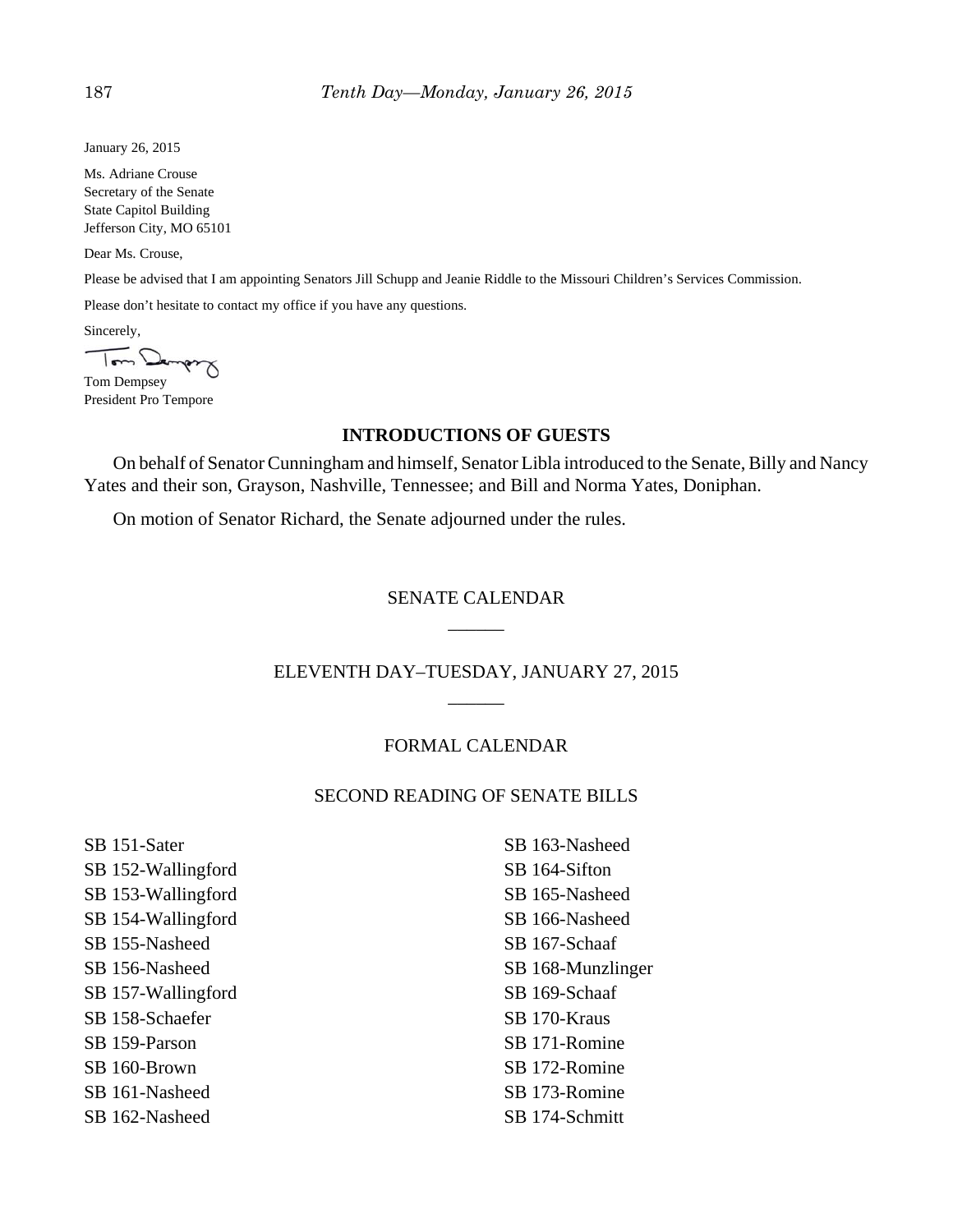SB 175-Schmitt SB 176-Schmitt SB 177-Munzlinger SB 178-Munzlinger SB 179-Sater SB 180-Chappelle-Nadal SB 181-Curls SB 182-Curls SB 183-Curls SB 184-LeVota SB 185-LeVota SB 186-Curls SB 187-Curls SB 188-Curls SB 189-Curls SB 190-Curls SB 191-Curls SB 192-Munzlinger SB 193-LeVota SB 194-Richard and Holsman SB 195-Schmitt SB 196-Schaaf SB 197-Brown SB 198-Brown SB 199-Dixon SB 200-Dixon SB 201-Dixon SB 202-Dixon SB 203-Dixon SB 204-Parson SB 205-Parson SB 206-Parson SB 207-Pearce SB 208-Sater SB 209-Sater SB 210-Schaefer SB 211-Walsh and Dixon SB 212-Walsh SB 213-Wallingford SB 214-Pearce

SB 215-Nasheed SB 216-Keaveny SB 217-Riddle SB 218-Riddle SB 219-Wallingford SB 220-Kehoe SB 221-Schatz SB 222-Schatz SB 223-Schatz SB 224-Romine and Dixon SB 225-Romine SB 226-Emery SB 227-Emery SB 228-Curls SB 229-Curls SB 230-Romine SB 231-Kehoe SB 232-Kehoe SB 233-Kehoe SB 234-Kehoe SB 235-Dixon SB 236-Keaveny SB 237-Keaveny, et al SB 238-LeVota SB 239-Brown SB 240-Keaveny and Schaaf SB 241-Keaveny SB 242-Dixon SB 243-Schmitt SB 244-Schmitt SB 245-Hegeman SB 246-Hegeman SB 247-Sifton SB 248-Schaefer SB 249-Holsman SB 250-Onder SB 251-Onder SB 252-Romine SB 253-Romine SB 254-Kraus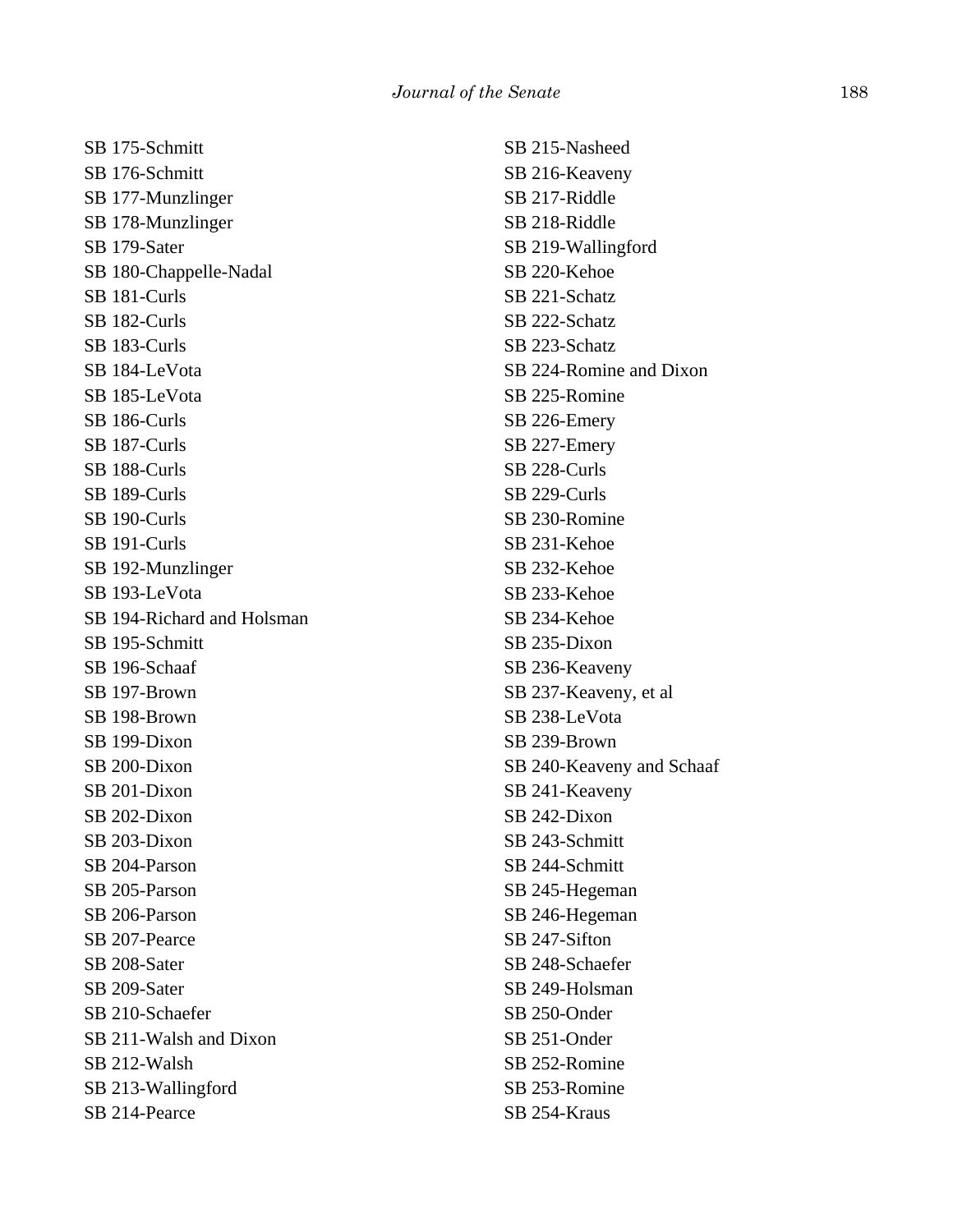| SB 255-Schaaf and Holsman |
|---------------------------|
| SB 256-Sater and Nasheed  |
| SB 257-Sater              |
| SB 258-Wallingford        |
| SB 259-Wallingford        |
| SB 260-Schaefer           |
| SB 261-Schaefer           |
| SB 262-Schaefer           |
| SB 263-Schaefer           |
| SB 264-Schaefer           |
| SB 265-Schaefer           |
| SB 266-Schaefer           |
| SB 267-Schaefer           |
| SB 268-Pearce             |
| SB 269-Nasheed            |
| SB 270-Nasheed            |
| SB 271-Silvey             |
| SB 272-Riddle, et al      |
| SB 273-Riddle             |
| SB 274-Schupp             |
| SB 275-Schupp             |
| SB 276-Walsh              |
| SB 277-Walsh              |
| SB 278-Schatz             |
| SB 279-Brown              |
| SB 280-Keaveny            |
| SB 281-Silvey             |
| SB 282-Parson             |
| SB 283-Kehoe              |
| SB 284-Munzlinger         |
| SB 285-Kehoe              |
| SB 286-Schaaf             |
| SB 287-Silvey             |
| SB 288-Schatz             |
| SB 289-Schatz             |
| SB 290-Schaefer           |
| SB 291-Cunningham         |
| SB 292-Munzlinger         |
| SB 293-Parson             |

SB 294-Schaaf SB 295-Schaaf SB 296-Schaaf SB 297-Holsman SB 298-Kraus SB 299-Pearce SB 300-Silvey SB 301-Silvey SB 302-Riddle SB 303-Keaveny SB 304-Keaveny SB 305-Onder SB 306-Onder SB 307-Curls SB 308-Curls SB 309-Curls SB 310-Emery SB 311-Emery SB 312-Schmitt SB 313-Wallingford SB 314-Wallingford SB 315-Dixon SB 316-Brown SB 317-Brown SB 318-Cunningham and Libla SB 319-Schaaf SJR 1-Munzlinger SJR 2-Dixon SJR 3-Chappelle-Nadal SJR 4-Emery SJR 5-Kraus SJR 6-Curls SJR 7-Richard and Wallingford SJR 8-Schmitt SJR 9-Schmitt SJR 10-Sater SJR 11-Emery SJR 12-Onder